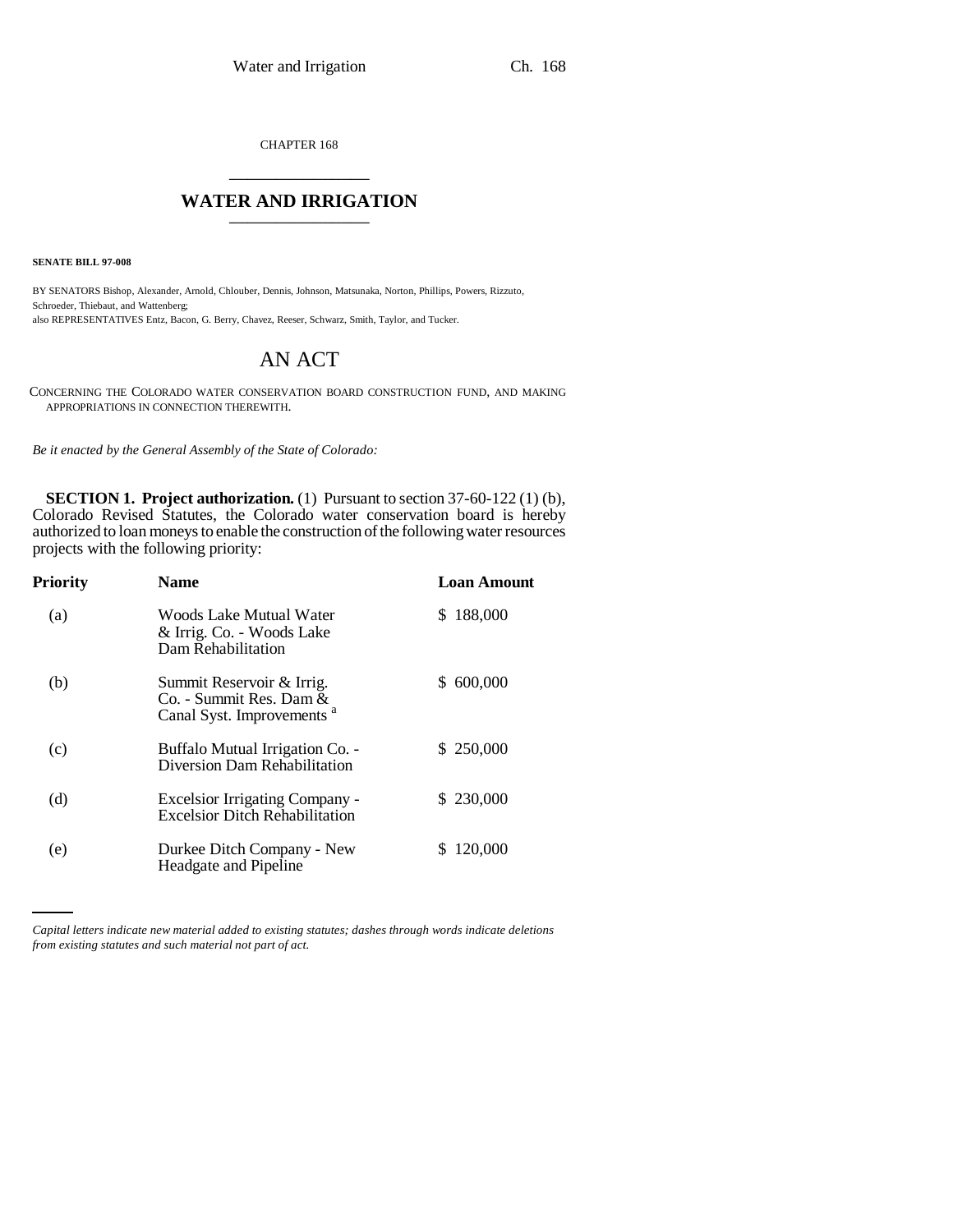| Ch. 168            | Water and Irrigation                                                                                   |               |
|--------------------|--------------------------------------------------------------------------------------------------------|---------------|
| (f)                | <b>Agricultural Ditch and Reservoir</b><br>Co. - Welch Ditch Pump and<br>Pipeline <sup>a</sup>         | \$300,000     |
| (g)                | Hawkeye Lateral Ditch<br>Company - Ditch Rehabilitation                                                | \$143,000     |
| (h)                | <b>Weldon Valley Ditch Company</b><br>- Diversion Dam Rehabilitation                                   | \$188,000     |
| $\rm(I)$           | Pine River Irrigation District -<br>Raw Water Supply System                                            | \$ 341,000    |
| (i)                | River Oaks on the Roaring Fork<br>Property Owners Assoc. -<br>Raw Water Irrigation System <sup>a</sup> | \$<br>25,500  |
| (k)                | Upper Yampa Water<br>Conservancy District - Stagecoach<br>Reservoir Refinance <sup>a</sup>             | \$2,000,000   |
| (1)                | Powderhorn Metro District I<br>Utility Enterprise - Robbins<br><b>Reservoir Rehabilitation</b>         | \$<br>525,000 |
| (m)                | Pinon Mesa Ranches <sup>a</sup> -<br>Diversion Structure, Raw<br>Water Pipeline and Storage            | \$206,000     |
| (n)                | San Luis Valley Canal Co. -<br><b>Diversion Structure</b><br>Rehabilitation                            | \$<br>188,000 |
| $\left( 0 \right)$ | Purgatoire River Water<br>Conservancy District -<br><b>Trinidad Project</b>                            | \$<br>500,000 |
|                    | Refinance<br><b>TOTAL</b>                                                                              | \$5,804,500   |
|                    |                                                                                                        |               |

a Loan to refinance a water project wholly or partially completed.

(2) The Colorado water conservation board may make loans for the construction of the projects specified in subsection (1) of this section from such moneys as are or may hereafter become available to the Colorado water conservation board construction fund. Said loans shall be in the amounts listed in subsection (1) of this section plus or minus such amounts, if any, as may be justified by reason of ordinary fluctuations in construction costs as indicated by the engineering cost indices applicable to the types of construction required for each project or as may be justified by reason of changes in the plans for a project due to differing or unforseen site conditions, errors or omissions in the plans and specifications, changes instituted by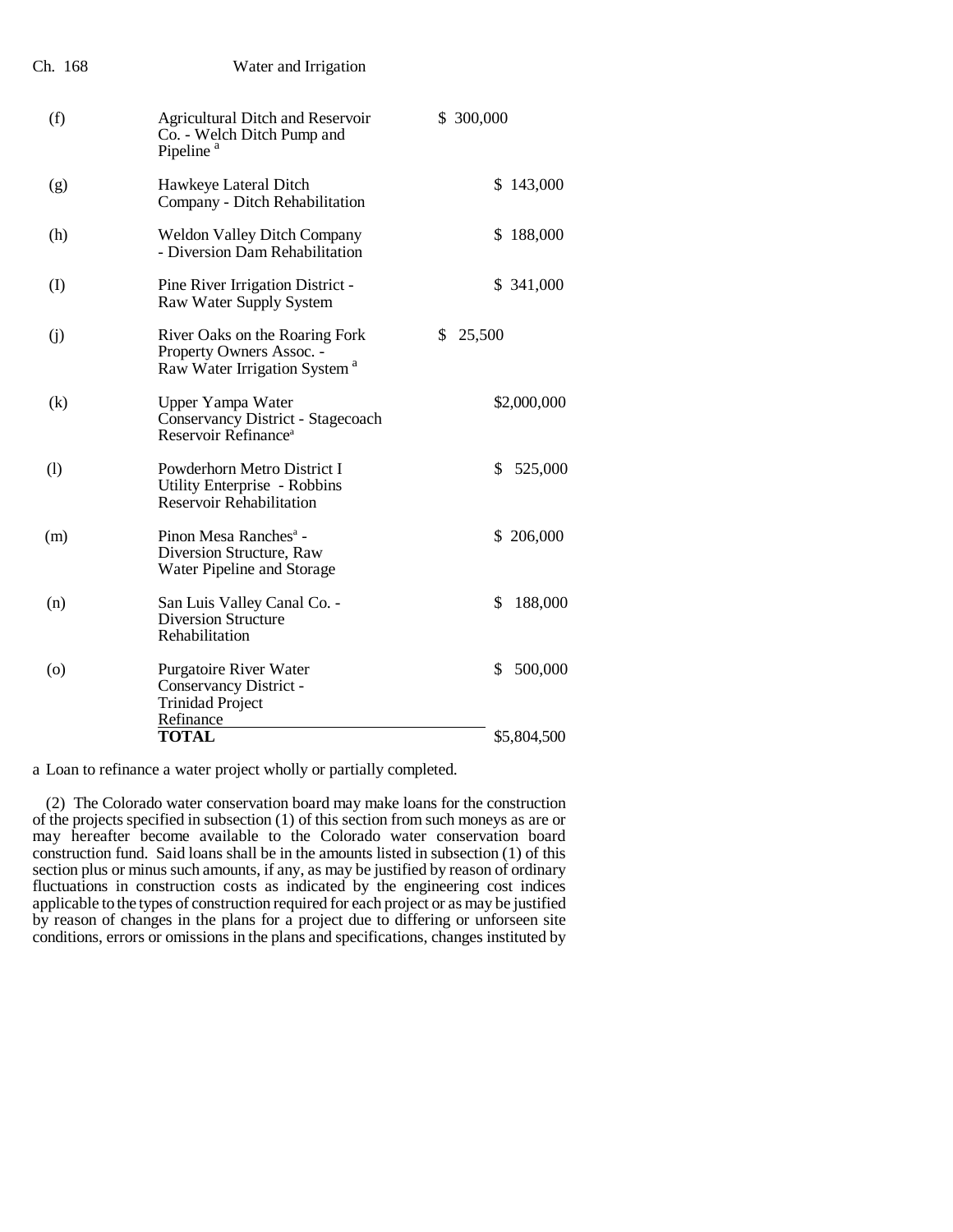regulatory agencies, or changes in material quantities beyond contract limits.

(3) Pursuant to section 37-60-120 (1), Colorado Revised Statutes, the board shall require such terms and conditions in such contracts as will ensure repayment of funds made available by it. The board shall not disburse any moneys for any loan authorized by subsection (1) of this section unless and until it is satisfied, at its sole discretion, that the recipient of any such loan will be able to make repayment pursuant to the terms and conditions established by the board and by subsection (1) of this section.

| <b>Name</b>                                                                              | Auth. Bill<br>and Year | Prior<br>Authori-<br>zation | <b>Revised</b><br>Authori-<br>zation |
|------------------------------------------------------------------------------------------|------------------------|-----------------------------|--------------------------------------|
| City of Fort Collins and Larimer<br>County - Dry Creek Flood<br><b>Control Project</b>   | SB 96-153              | \$500,000                   | \$920,000                            |
| Eagle Park ReservoirSB 96-153<br>Company - Eagle Park<br><b>Reservoir Rehabilitation</b> | \$3,125,000            | \$4,000,000                 |                                      |

## **SECTION 2. Project deauthorizations.**

| Name -<br><b>Authorization</b><br><b>Bill and Year</b>                                | Amount<br><b>Authorized</b> | <b>Amount</b><br><b>Deauthorized Remaining</b> | Amount |
|---------------------------------------------------------------------------------------|-----------------------------|------------------------------------------------|--------|
| Meyering Livestock Co. -<br>Hyannis Peak Reservoir<br>HB 83-1102                      | \$425,000<br>\$425,000      | \$0                                            |        |
| Redlands Water & Power<br>Co. - Redlands<br>Rehabilitation SB 89-85                   | \$420,000                   | \$420,000                                      | \$0    |
| Bull Basin Res. & Irrig.<br>Co. - Bull Basin Res.<br>No. 2 Outlet Rehab.<br>SB 94-029 | \$<br>25,000                | 25,000<br>S                                    | \$0    |
| Lower Clear Creek Ditch<br>Co. - Diversion Dam<br>Rehabilitation<br>HB 95-1155        | \$<br>60,000                | 60,000<br>\$                                   | \$0    |
| Colo. Agriculture Ditch<br>Co. - Diversion Dam<br>Rehabilitation<br>HB 95-1155        | \$<br>60,000                | 60,000<br>S                                    | \$0    |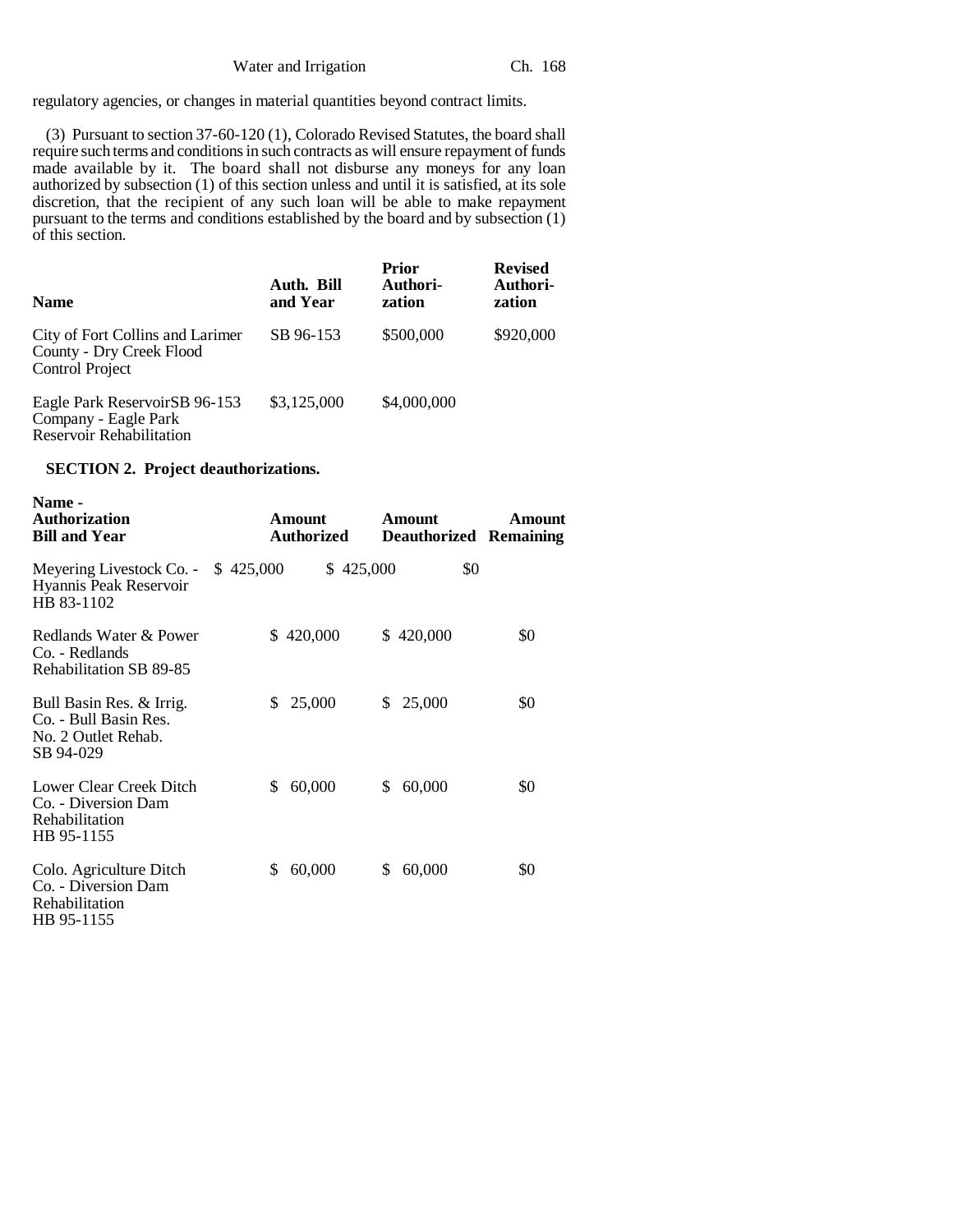| Ch. 168                                                                                           | Water and Irrigation |             |     |
|---------------------------------------------------------------------------------------------------|----------------------|-------------|-----|
| <b>Buckeye Lateral Ditch</b><br><b>Association - Ditch</b><br><b>Rehabilitation</b><br>HB 95-1155 | \$440,000            | \$440,000   | \$0 |
| <b>TOTALS</b>                                                                                     | \$1,430,000          | \$1,430,000 | \$0 |

**SECTION 3. Colorado river compact decision support system appropriation.** (1) The Colorado water conservation board is hereby authorized to continue designing a decision support system for the Colorado river basin, to continue development of the necessary databases, models, and user tools, and to acquire, operate, and maintain the associated computer hardware and software.

(2) In addition to any other appropriation, there is hereby appropriated, out of any moneys in the Colorado water conservation board construction fund not otherwise appropriated, to the department of natural resources for allocation to the Colorado water conservation board and the division of water resources, for contract year five, for the fiscal year beginning July 1, 1997, the sum of three hundred twenty thousand dollars (\$320,000) and 4.0 FTE, or so much thereof as may be necessary, to retain a contractor to manage the design of the Colorado river compact decision support system and for the continued implementation of this section.

(3) The amounts authorized in this section are in addition to amounts authorized previously for the Colorado river compact decision support system for contract years one, two, three, and four. The moneys appropriated in subsection (2) of this section for the Colorado river compact decision support system shall remain available for the designated purposes until the project is completed.

**SECTION 4. Satellite monitoring system maintenance - appropriation.** In addition to any other appropriation, there is hereby appropriated, out of any moneys in the Colorado water conservation board construction fund not otherwise appropriated, to the department of natural resources for allocation to the state engineer, for the fiscal year beginning July 1, 1997, the sum of one hundred twenty thousand dollars (\$120,000), or so much thereof as may be necessary, for the maintenance of the satellite monitoring system established and operated pursuant to section 37-80-102 (10), Colorado Revised Statutes.

**SECTION 5. Continuation of the extreme precipitation study and revisions to the NOAA atlas.** (1) The Colorado water conservation board, in cooperation with the state engineer, is hereby authorized to continue the extreme precipitation study authorized in SB 94-029 enacted at the second regular session of the fifty-ninth general assembly, that directed the state engineer and the Colorado water conservation board to investigate available evidence of extreme precipitation in the mountains of Colorado to establish reasonable standards and criteria for the design and evaluation of reservoir spillways to safely pass a design flood event. The Colorado water conservation board is hereby authorized to contract with a consultant or consultants to develop a state model based on the characteristics of twenty selected storms identified in the first phase of the project to predict extreme rainfall for any selected drainage basin above five thousand feet elevation and to expend up to three hundred thousand dollars (\$300,000) from the Colorado water conservation construction fund for such purposes.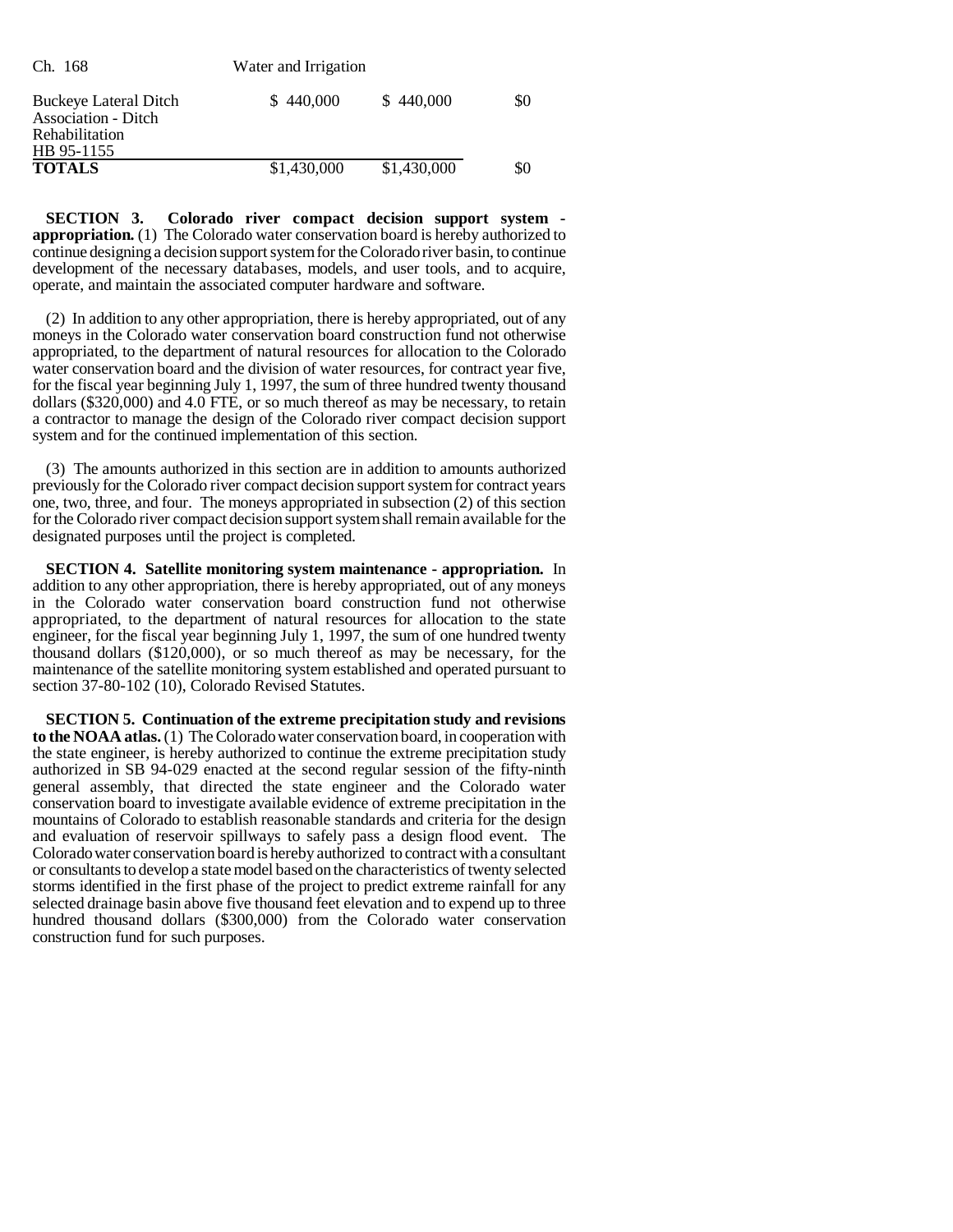Water and Irrigation Ch. 168

(2) The Colorado water conservation board is hereby authorized to expend up to one hundred thousand dollars (\$100,000) in matching funds to cooperate with the National Oceanic and Atmospheric Administration (NOAA) to revise the NOAA atlas precipitation maps for Colorado to include additional base data from 1960 through at least 1990 to improve the design of class III dams and the design of highway structures and to improve in the identification of hazardous floodplains.

(3) The amounts authorized in this section are in addition to amounts authorized previously for extreme precipitation. The moneys appropriated in subsections (1) and (2) of this section shall remain available for the designated purposes until the project is completed.

**SECTION 6. Continuation of Roaring Fork river multi-objective management plan.** (1) The Colorado water conservation board is hereby authorized to expend up to fifty thousand dollars (\$50,000) from the Colorado water conservation board construction fund to continue the Roaring Fork river multi-objective management plan as follows:

(a) To develop an overall master plan to manage streambank erosion, channel migration, sediment, debris, and minimum stream flows for the Aspen reach;

(b) To fully implement an existing master plan to manage channel stability, erosion, debris, and protection of irrigation facilities for the Carbondale reach;

(c) To develop a plan to manage public access for recreation and stream beautification for the Glenwood Springs reach;

(d) To develop a plan to manage fishing, Ruedi reservoir release rates, flooding, and stream stability for the Fryingpan river;

(e) To develop a plan to manage erosion, sedimentation, flooding, and transbasin diversions for the upper tributaries; and

(f) To contract for services up to ten thousand dollars (\$10,000) for advanced flood mitigation measures in the Roaring Fork river basin in cooperation with local governments and the United States army corps of engineers in order to mitigate future flood losses.

(2) The amounts authorized in this section are in addition to amounts authorized previously for the Roaring Fork river multi-objective management plan. The moneys appropriated in subsection (1) of this section shall remain available for the designated purposes until the project is completed.

**SECTION 7. Arkansas river multi-objective management plan.** (1) The Colorado water conservation board is hereby authorized to expand the scope of work of the previously authorized Arkansas river channel restoration study and to expend up to fifty thousand dollars (\$50,000) in additional funds from the Colorado water conservation board construction fund to cooperate with and contract for services with the Colorado department of transportation or the U. S. Geological survey, or other contractors, and continue development of a multi-objective management plan for the Arkansas river for the stream reach extending from Pueblo to the Colorado-Kansas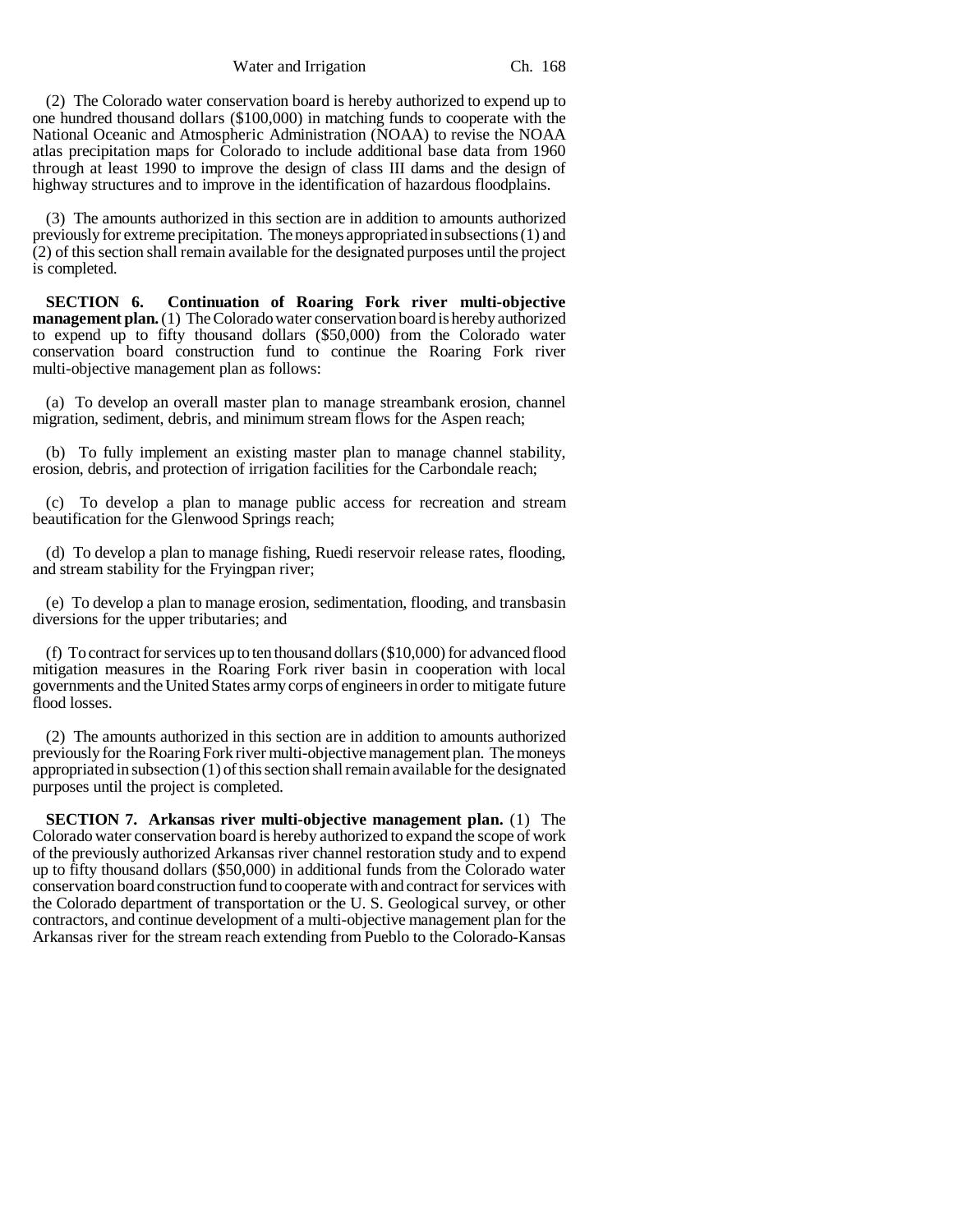## Ch. 168 Water and Irrigation

state line. In addition to any previously authorized tasks, the funds are authorized to be used to perform the following additional tasks:

- (a) Groundwater analysis;
- (b) Collection of field data; and

(c) Preparation of topographic and aerial mapping for a portion of the stream reach from Rocky Ford to John Martin reservoir.

(2) The amount authorized in this section is in addition to the amount authorized previously for the Arkansas river channel restoration study. The moneys appropriated in subsection (1) of this section shall remain available for the designated purposes until the project is completed.

**SECTION 8. Statewide river rehabilitation and floodplain management needs inventory.** The Colorado water conservation board is hereby authorized to expend up to one hundred thousand dollars (\$100,000) from the Colorado water conservation board construction fund to develop a scope of work and contract for services to conduct a statewide inventory of river channel rehabilitation and floodplain management needs. The findings of the needs assessment will be the basis for a proposal to determine the economic feasibility of establishing a statewide floodplain management and river channel rehabilitation program funded separately from the Colorado water conservation board construction fund. The proposed program would represent a comprehensive approach and source of funds for local governments to better manage and address multi-objective river issues including floodplain management, flood hazard mitigation measures, streambank and channel erosion, and maintenance of channel conveyance and wildlife habitat areas. The moneys appropriated pursuant to this section shall remain available for the designated purposes until the project is completed.

**SECTION 9. Chatfield reservoir reallocation study.** (1) The Colorado water conservation board is hereby authorized to expend up to three hundred thousand dollars (\$300,000) from the Colorado water conservation board construction fund to cooperate with the United States army corps of engineers, the urban drainage and flood control district, interested local governments, and other water users, in a reconnaissance study to be conducted in 1997 for the potential reallocation of flood control storage space to municipal water supply storage in Chatfield reservoir. The purpose of this reconnaissance study is to analyze existing and alternative operations of the Chatfield reservoir individually and, to the extent necessary, systematically with the Cherry Creek and Bear Creek reservoirs, to determine the advisability of undertaking a more detailed and more expensive investigation concerning the feasibility of reallocating storage in the flood control pool of Chatfield reservoir, either permanently or on a seasonal basis, to the conservation pool for water supply purposes. The reconnaissance study will estimate potential changes to downstream flows and to reservoir pool elevations as well as the potential consequences to water supplies, flood damages, recreation opportunities, water quality, fish and wildlife habitat, and other resources.

(2) Expenditure of the funds in subsection (1) of this section shall be contingent upon the board receiving a commitment from the United States army corps of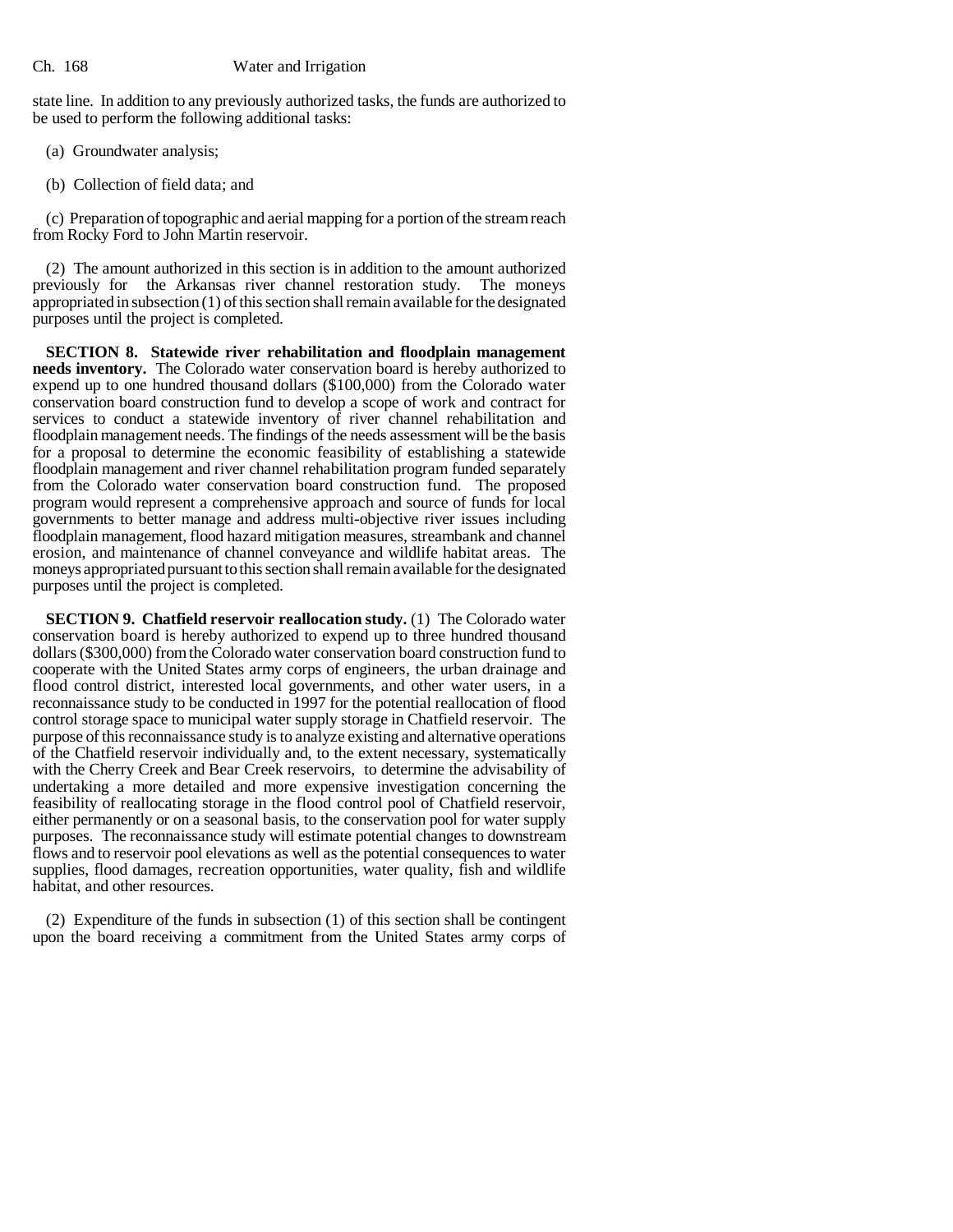Water and Irrigation Ch. 168

engineers that these expenditures, and significant in-kind services provided by the board staff, along with any similar contributions by other nonfederal participants, will be recognized and credited appropriately in the negotiated cost share agreement for funding and implementation of a formal feasibility study, should the board and the Colorado department of natural resources decide to proceed with that level of analysis.

(3) The moneys appropriated pursuant to this section shall remain available for the designated purposes until the project is completed.

**SECTION 10. Tamarack project and continuation of demonstration projects**. (1) The Colorado water conservation board is hereby authorized to expend a total of up to three hundred thousand dollars (\$300,000) from the Colorado water conservation board construction fund to cooperate with the South Platte lower river group for the following purposes:

(a) Up to two hundred forty thousand dollars (\$240,000) for construction of the Tamarack reregulation project; and

(b) Up to sixty thousand dollars (\$60,000) for continuation of making grants for demonstration projects.

(2) The amounts authorized in this section are in addition to amounts authorized previously for the South Platte lower river group. The moneys appropriated in subsection (1) of this section shall remain available for the designated purposes until the project is completed.

**SECTION 11. Exception to law concerning fish and wildlife resources account for the Grand Valley water management project and native aquatic species facility.** (1) To further the goals stated in section  $37-60-122.2$  (1) (a), Colorado Revised Statutes, and not withstanding the provisions of section 37-60-122.2 (1) (b), (1) (c), (2) (b), and (2) (c), Colorado Revised Statutes, the Colorado water conservation board is authorized to:

(a) Make a nonreimbursable grant of not more than one million two hundred fifty thousand dollars from the fish and wildlife resources account in the Colorado water conservation board construction fund to the United States fish and wildlife service for the Grand Valley water management project proposed by the recovery implementation program for the endangered fish species of the upper Colorado river basin under provisions that assure that any unneeded or unused portion of these funds will be restored to the fish and wildlife resources account if the recovery program ceases to be in effect or to serve its intended purposes; and

(b) Make a nonreimbursable grant of not more than two million dollars from the fish and wildlife resources account in the Colorado water conservation board construction fund to the Colorado division of wildlife for development and initial operation of the native aquatic species facility. The board's contribution shall not exceed forty percent of the actual cost to develop and operate the native aquatic species facility for the first three years of operation.

(2) The moneys appropriated in subsection (1) of this section shall remain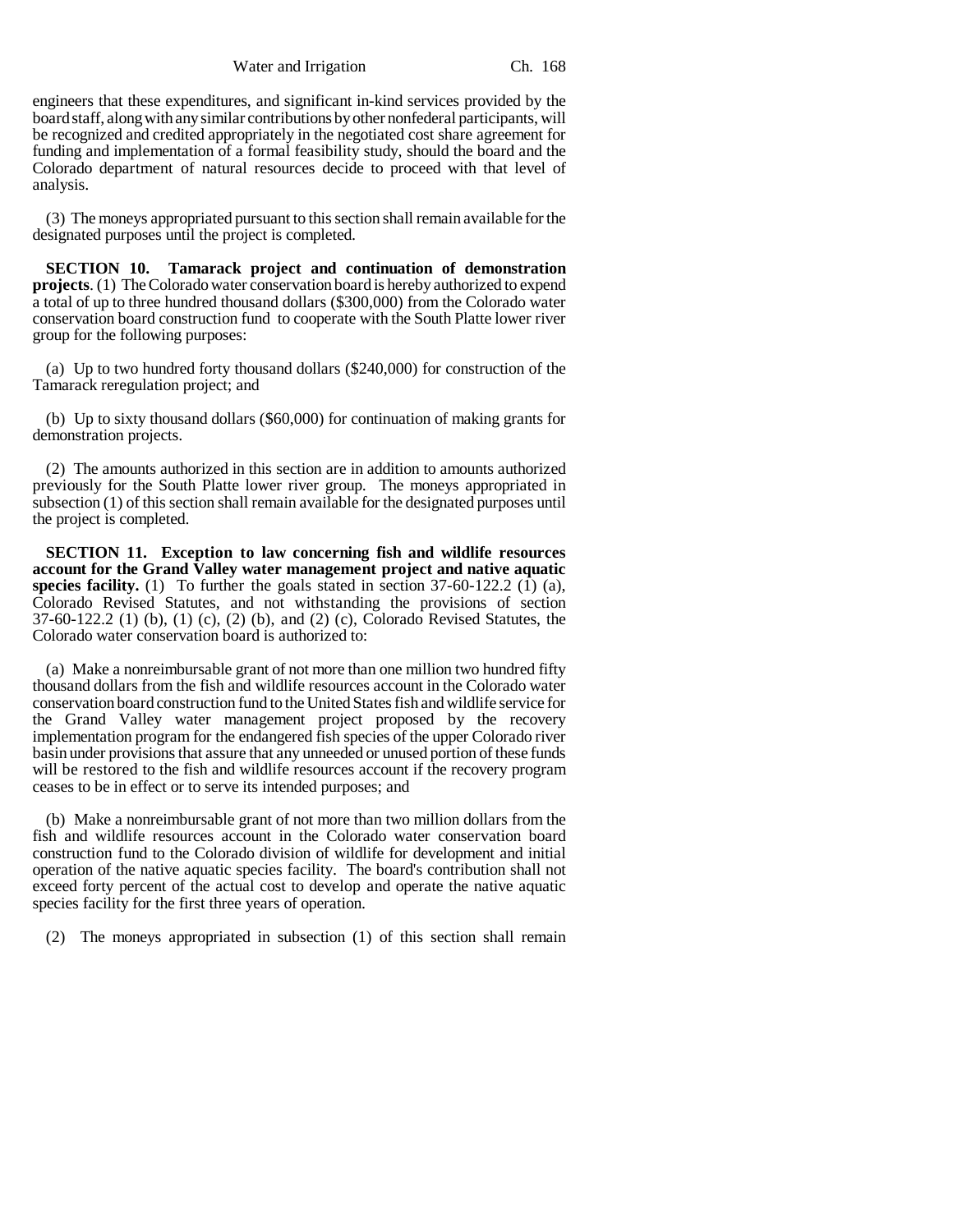available for the designated purposes until the project is completed.

**SECTION 12. Restoration of emergency infrastructure repair loan account balance.** A total of nine hundred sixty thousand dollars (\$960,000), or so much thereof as may be necessary, shall be transferred from unreserved cash in the Coloradowater conservation board construction fund to the emergency infrastructure repair loan account in order to bring the balance in the emergency infrastructure repair loan account back to two million dollars (\$2,000,000).

**SECTION 13. Salinity control program loans.** The Colorado water conservation board is hereby authorized to expend a cumulative total of one million dollars (\$1,000,000) from unreserved cash in the Colorado water conservation board construction fund for loans to participants in the Colorado river basin salinity control program. Such loans shall be at the terms and conditions the board determines after review and approval of each potential participant's application. The loan amount shall not exceed fifty percent of the total cost of constructing any particular salinity control project.

**SECTION 14.** Article 60 of title 37, Colorado Revised Statutes, 1990 Repl. Vol., as amended, is amended BY THE ADDITION OF A NEW SECTION to read:

**37-60-122.4. Horse Creek basin account - creation**. (1) THERE IS HEREBY CREATED IN THE STATE TREASURY AS PART OF THE COLORADO WATER CONSERVATION BOARD CONSTRUCTION FUND THE HORSE CREEK BASIN ACCOUNT. THE STATE TREASURER IS HEREBY AUTHORIZED AND DIRECTED TO TRANSFER NINE HUNDRED FIFTEEN THOUSAND DOLLARS (\$915,000) FROM THE COLORADO WATER CONSERVATION BOARD CONSTRUCTION FUND TO THE HORSE CREEK BASIN ACCOUNT.

(2) THE COLORADO WATER CONSERVATION BOARD IS AUTHORIZED TO MAKE LOANS FROM THE HORSE CREEK BASIN ACCOUNT TO FINANCE THE COSTS OF ACQUIRING WATER RIGHTS FOR AUGMENTATION, THE ENGINEERING AND LEGAL COSTS OF ADJUDICATION OF AN AUGMENTATION PLAN, AND THE COSTS ASSOCIATED WITH OBTAINING AN OPERATING AGREEMENT TO FACILITATE SAID AUGMENTATION PLAN FOR WATER USERS IN THE HORSE CREEK BASIN AREA. THE COLORADO WATER CONSERVATION BOARD IS AUTHORIZED TO CONTRACT, PURSUANT TO SECTION 37-60-119 (2), FOR THE LOANS SPECIFIED IN THIS SUBSECTION (2). THE LOANS SHALL BE SUBJECT TO AN INTEREST RATE AND REPAYMENT PERIOD TO BE DETERMINED SOLELY BY THE COLORADO WATER CONSERVATION BOARD. THE COLORADO WATER CONSERVATION BOARD SHALL, PURSUANT TO SECTION 37-60-120 (1), REQUIRE SUCH TERMS AND CONDITIONS IN ANY CONTRACT ENTERED INTO PURSUANT TO THIS SUBSECTION (2) THAT WILL ENSURE REPAYMENT OF THE LOAN.

(3) THE COLORADO WATER CONSERVATION BOARD IS HEREBY AUTHORIZED TO LOAN THE HORSE CREEK WATER USERS ASSOCIATION THE AMOUNT OF EIGHT HUNDRED TWENTY-FIVE THOUSAND DOLLARS (\$825,000) FROM THE HORSE CREEK BASIN ACCOUNT, CREATED IN SUBSECTION (1) OF THIS SECTION, PURSUANT TO THE TERMS AND CONDITIONS OF SUBSECTION (2) OF THIS SECTION.

**SECTION 15. Well metering project appropriation.** (1) The Colorado water conservation board, in cooperation with the state engineer, is hereby authorized to expend up to one hundred thousand dollars (\$100,000) to study well pumping